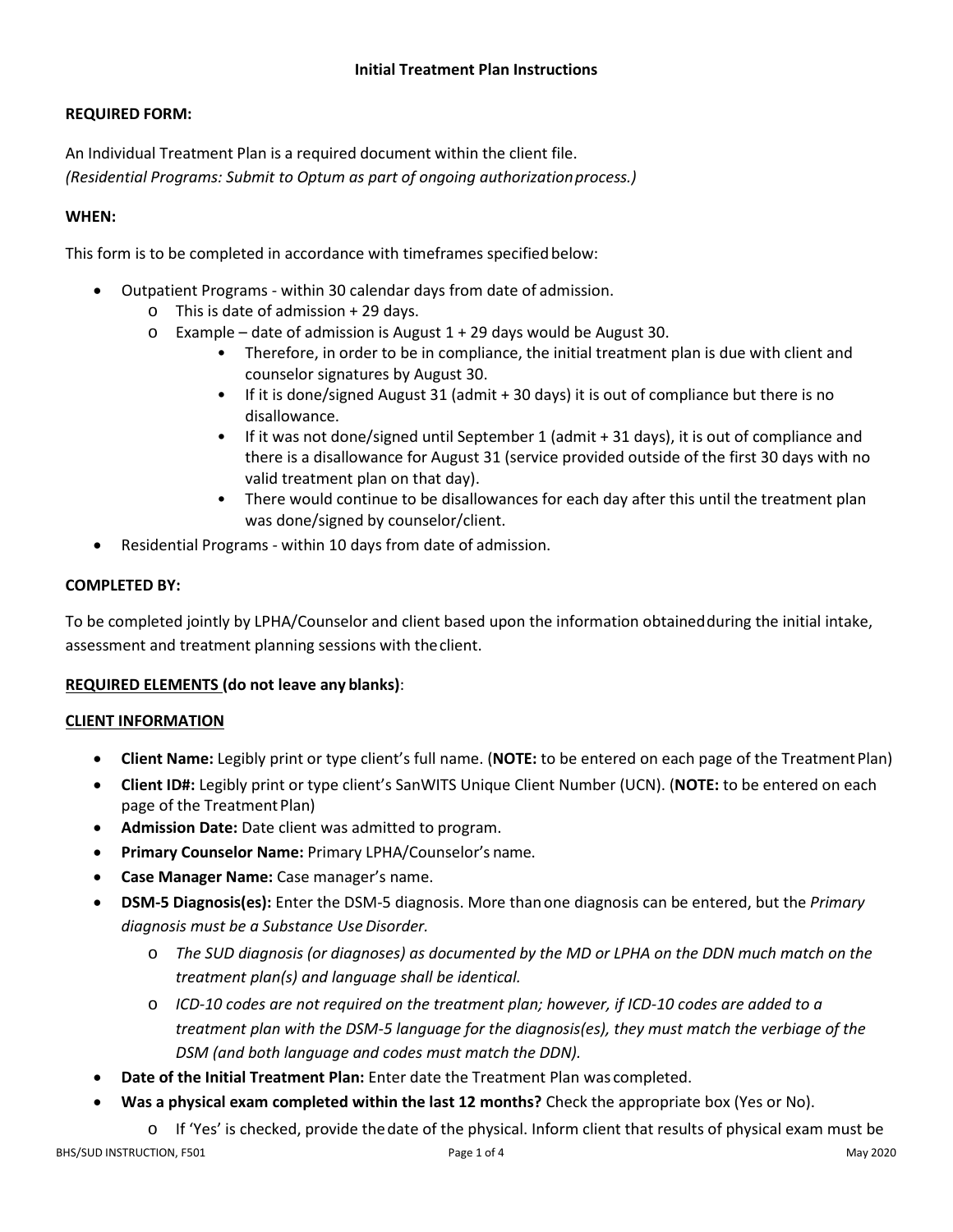submitted to program.

- $\circ$  If 'No' is checked, then the goal to obtain a physical exam shall remain on the treatment plan.
- **If Yes, has client provided a copy of physical exam results?**
	- o **If 'Yes' is checked**, MD must review results per SUDPOH requirements (if MD has not yet reviewed results provided, goal for client obtain physical exam must remain on treatment plan(s) on MD has reviewed printed name, signed, and dated documentation of review).
	- o **If 'No' is checked**, then goal to obtain a physical exam must remain on treatment plan until provided *and* MD has reviewed results.
	- o **Check 'N/A'** if client has not had a physical exam in the last 12 months and has not provided a copy
- **Assessments/Forms Reviewed:** Check the appropriate boxes; if other, provide details.
- **If client's preferred language is not English, were linguistically appropriate servicesprovided?** Check the appropriate box; if No, explain indetail.
- **What does the client want to obtain from treatment:** Document the client'sexpectations regarding treatment services and what the client hopes to gain from receiving services at the program. You may use client's own words.
- **Client Strengths/Resources/Abilities/Interests (to be used to reach treatment plan goals):** Use Motivational Interviewing techniques to obtain strengths-based client information to use when creating treatment plan goals.

# **PROBLEM'S #1, #2, #3**

- **Select related ASAM Dimension:** Check appropriate box(s). Review all 6 ASAMdimension criteria to assess which box(s) to check.
- **Problem Statement:**
	- o Personalize problem(s) unique to the client.
	- o Write problems in client language and *prioritize* (emergent, realistic forcompletion, what is needed to prevent relapse?)
	- o If a physical health concern is identified (e.g., pregnancy or lack of a physical in thelast 12 months), this needs to be addressed in one of the problem areas on the plan.
	- o Multiple related issues may be combined into one problem statement that fallunder the same ASAM dimension(s). For example, a client may have multiple Bio-medical issues, such as needing a physical exam, follow up care on diabetes, and dentalwork which could all be incorporated into one problem as they are all related to ASAM dimension 2.
	- $\circ$  If the client cannot demonstrate having had a physical exam within 12 months prior to admission to treatment, then a problem must identify lack/need for a physicalexam.
	- $\circ$  If the client has demonstrated completion of a physical exam within 12 months prior to admission to treatment, and a significant medical illness has been identified; then a problem may be that the client needs to address appropriate treatment for theillness and a goal to address the health need must be included on the treatment plan.
- **Goal(s):** What does the client and program want to accomplish? Use "SMART" acronym (Specific, Measurable, Attainable, Realistic, Time-Related):
	- 1. Goals must be measurable and achievable.
	- 2. If multiple problems are grouped together, then include a specific goal to resolveeach of the specific problems.
	- 3. If the client has not received a physical exam within 12 months prior to admissionto treatment, a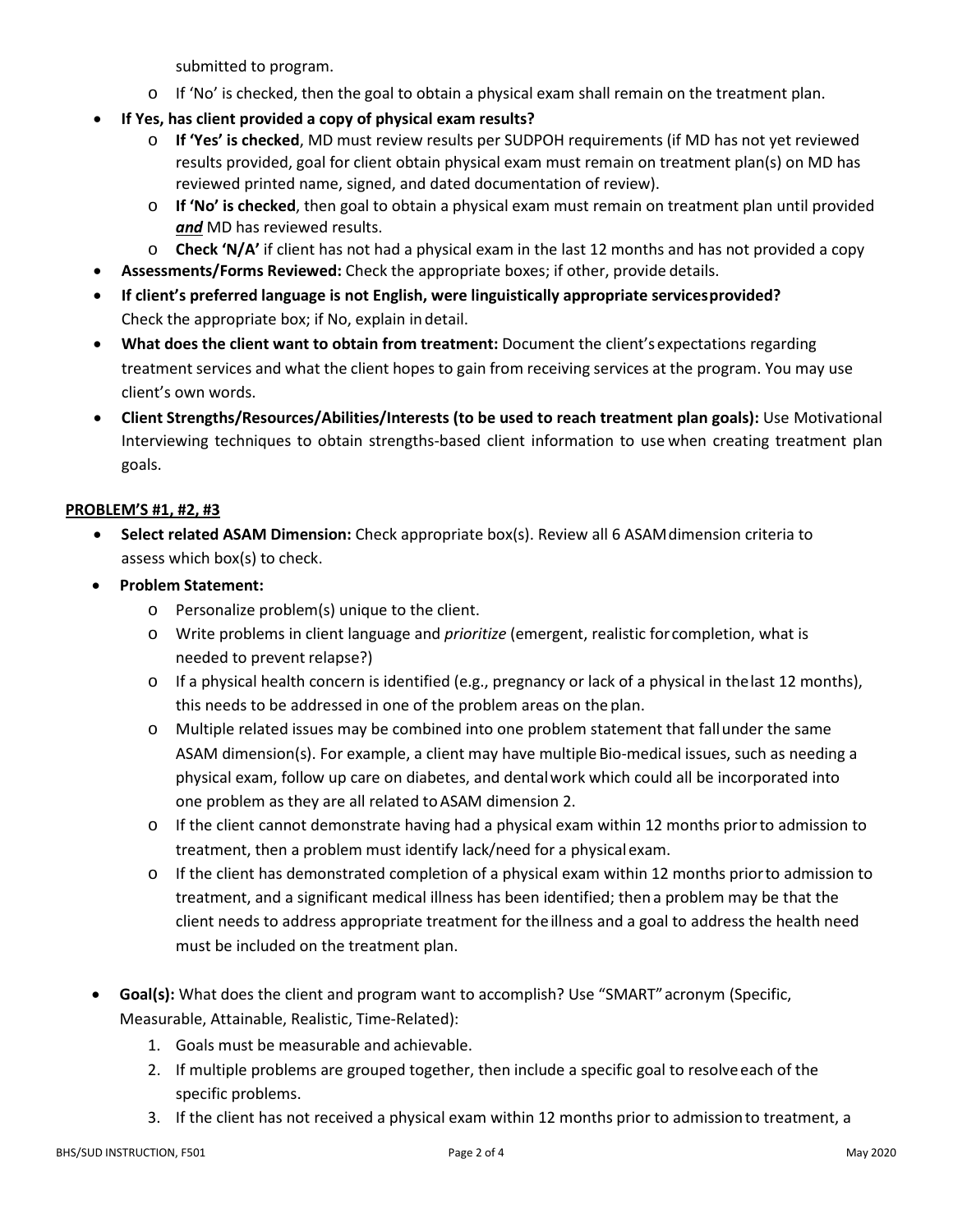goal that the client completes a physical examination must beincluded.

- 4. Should a client demonstrate completion of a physical exam within 12 months priorto admission to treatment, and a significant medical illness has been identified; aclient goal to obtain appropriate treatment for the illness must be included.
- **Action Steps:** Action steps to be taken by the LPHA/Counselor and/or client toaccomplish identified goals:
	- 1. Include specific actions the LPHA/counselor will do while providing treatment services to the client (e.g., individual counseling, group, etc.) to help the clientreach their goals. Include the use of evidence-based treatment interventions(e.g., Motivational Interviewing, Relapse Prevention) to be utilized, if applicable.
	- 2. Include specific actions the client will do to reach their goals (e.g., Client will identify a list of potential doctors and contact at least 1 to schedule an appointment to completea physical).
	- 3. If multiple problems are grouped together, then include a specific action stepto accomplish each of the specific problem goals.
- **Target Date(s):** Estimated date of completion per action step. Dates to reflect each of the specific goals and action steps (i.e., if there are 3 goals, there will be 3 target dates).
- **Resolution Date(s):** Actual task completion date to be documented on the treatment planafter the treatment plan has been developed. Remember to document if the client did not completea goal or action step when carrying over the same goal/action to the next plan. Dates toreflect each of the specific goals and action steps (i.e., if there are 3 goals, there will be 3resolution dates).

# **PROPOSED TYPE OF INTERVENTION/MODALITY FOR SUCCESSFUL GOALCOMPLETION (INCLUDE FREQUENCY AND DURATION)**

- **Check the appropriate Modality box and enter frequency and duration for each boxchecked:** List includes the following modalities: Outpatient Services (OS), Intensive Outpatient Services (IOS), Residential Treatment.
- **Indicate type of services below:** Check appropriate type(s) of service(s) and indicate frequency of each service.

**Does this treatment plan include the Treatment Plan Addendum form for additional problems:** Mark Yes or No to indicate if a Treatment Plan Addendum form was utilized to complete this treatment plan.

**If yes, how many total problems are documented in this entire treatment plan?** If a Treatment Plan Addendum form was utilized, document the total number of problems documented on the entire treatment plan as there will be more than 3 problems.

# **TREATMENT PLAN SIGNATURES**

- **Client was offered a copy of the plan:** Check Yes or No; if No, documentwhy.
- **Client Printed Name, Signature, Date:** Client must legibly print name, sign, and date.
	- 1. The client mustbe present and participate in the treatment plan to bill for treatment plan services.
	- 2. Client signature provides evidence of client participation and agreement withthe Individual Recovery/Treatment Planning process.
		- **For Outpatient:** Client must sign within 30 days from the date of admission.